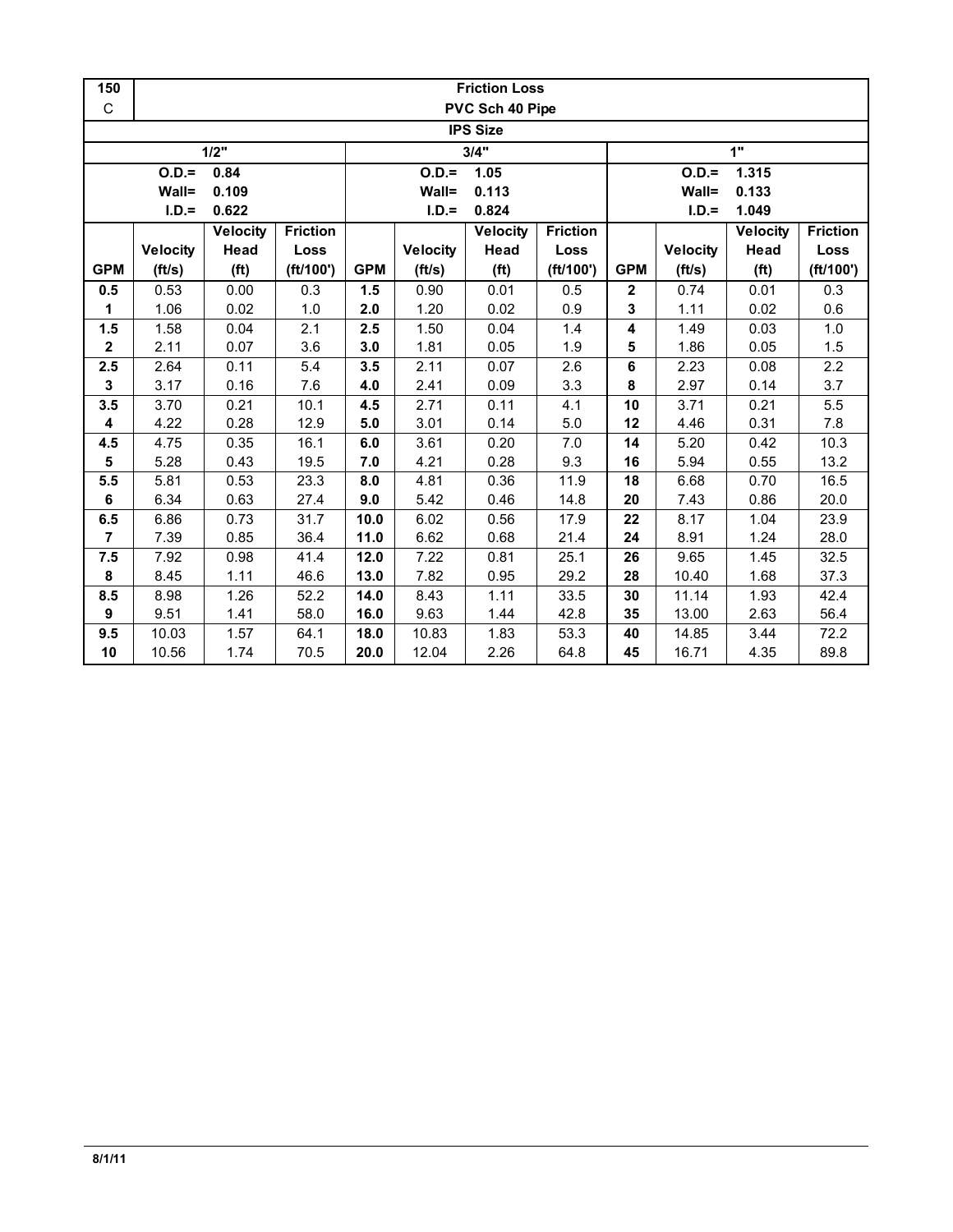| PVC Sch 40 Pipe<br>$\mathsf C$<br><b>IPS Size</b><br>$1 - 1/4"$<br>2"<br>$1 - 1/2"$<br>$0.D. =$<br>$0.D. =$<br>1.660<br>1.900<br>$O.D.=$<br>2.375<br>Wall=<br>0.140<br>Wall=<br>Wall=<br>0.154<br>0.145<br>$I.D.=$<br>1.380<br>$I.D.=$<br>1.610<br>$I.D.=$<br>2.067<br><b>Friction</b><br>Velocity<br><b>Friction</b><br>Velocity<br><b>Friction</b><br><b>Velocity</b><br>Head<br><b>Velocity</b><br>Head<br>Loss<br><b>Velocity</b><br>Loss<br><b>Velocity</b><br>Head<br>Loss<br><b>GPM</b><br>(f <sup>t</sup> )<br>(ft/100')<br><b>GPM</b><br>(f <sup>t</sup> )<br>(ft/100')<br><b>GPM</b><br>(ft/100')<br>(ft/s)<br>(ft/s)<br>(ft/s)<br>(f <sup>t</sup> )<br>0.86<br>0.01<br>0.3<br>6<br>0.95<br>0.01<br>0.3<br>10<br>0.96<br>0.01<br>0.2<br>4.0<br>0.02<br>8<br>1.26<br>0.02<br>5.0<br>1.07<br>0.4<br>0.5<br>12<br>1.15<br>0.02<br>0.3<br>1.29<br>0.03<br>0.6<br>10<br>1.58<br>0.04<br>0.7<br>14<br>1.34<br>0.03<br>0.4<br>6.0<br>1.50<br>0.04<br>0.5<br>7.0<br>0.8<br>12<br>1.89<br>0.06<br>$1.0$<br>16<br>1.53<br>0.04<br>1.72<br>0.05<br>$1.0$<br>14<br>2.21<br>0.08<br>1.3<br>18<br>1.72<br>0.05<br>0.6<br>8.0<br>2.52<br>10.0<br>2.15<br>0.07<br>1.5<br>16<br>0.10<br>1.6<br>20<br>1.91<br>0.06<br>0.7<br>2.57<br>2.0<br>2.84<br>0.9<br>12.0<br>0.10<br>18<br>0.13<br>2.0<br>22<br>2.10<br>0.07<br>3.00<br>2.7<br>2.30<br>14.0<br>0.14<br>20<br>3.15<br>0.15<br>2.5<br>24<br>0.08<br>1.0<br>3.43<br>3.47<br>1.2<br>16.0<br>0.18<br>3.5<br>22<br>0.19<br>3.0<br>26<br>2.49<br>0.10<br>18.0<br>3.86<br>0.23<br>4.3<br>24<br>3.78<br>0.22<br>2.68<br>3.5<br>28<br>0.11<br>$1.4$<br>20.0<br>4.29<br>0.29<br>5.3<br>4.10<br>0.26<br>1.6<br>26<br>4.0<br>30<br>2.87<br>0.13<br>25.0<br>5.36<br>0.45<br>8.0<br>28<br>4.41<br>0.30<br>3.35<br>2.1<br>4.6<br>35<br>0.17<br>30.0<br>6.44<br>11.2<br>4.73<br>0.35<br>5.3<br>0.23<br>2.7<br>0.65<br>30<br>40<br>3.83<br>7.51<br>5.04<br>3.3<br>35.0<br>0.88<br>14.9<br>32<br>0.40<br>5.9<br>45<br>4.30<br>0.29<br>40.0<br>8.58<br>1.15<br>19.0<br>34<br>5.36<br>0.45<br>6.6<br>50<br>0.36<br>4.0<br>4.78<br>50.0<br>10.7<br>1.79<br>28.8<br>36<br>5.67<br>0.50<br>5.26<br>4.8<br>7.4<br>55<br>0.43<br>60.0<br>12.9<br>40.3<br>5.99<br>8.2<br>5.6<br>2.58<br>38<br>0.56<br>60<br>5.74<br>0.51<br>6.31<br>70.0<br>15.0<br>3.51<br>53.6<br>40<br>0.62<br>65<br>6.22<br>6.5<br>9.0<br>0.60<br>68.7<br>6.62<br>$7.5\,$<br>80.0<br>17.2<br>4.59<br>42<br>0.68<br>9.8<br>70<br>6.69<br>0.70<br>19.3<br>6.94<br>8.5<br>90.0<br>5.81<br>85.4<br>44<br>0.75<br>10.7<br>75<br>7.17<br>0.80<br>9.6<br>46<br>7.25<br>0.82<br>11.6<br>80<br>7.65<br>0.91<br>7.57<br>0.89<br>12.6<br>85<br>8.13<br>10.8<br>48<br>1.03<br>7.88<br>0.97<br>13.6<br>8.61<br>12.0<br>50<br>90<br>1.15<br>8.67<br>13.2<br>55<br>1.17<br>16.2<br>95<br>9.09<br>1.29<br>9.46<br>1.39<br>100<br>14.5<br>60<br>19.0<br>9.56<br>1.42<br>65<br>1.64<br>10.5<br>17.3<br>10.2<br>22.1<br>110<br>1.72<br>1.90<br>25.3<br>120<br>11.5<br>20.4<br>70<br>11.0<br>2.05<br>75<br>11.8<br>2.18<br>28.8<br>130<br>12.4<br>2.41<br>23.6<br>27.1<br>80<br>12.6<br>2.48<br>32.4<br>140<br>13.4<br>2.79 | 150 | <b>Friction Loss</b> |  |  |    |      |      |      |     |      |      |      |  |  |  |
|------------------------------------------------------------------------------------------------------------------------------------------------------------------------------------------------------------------------------------------------------------------------------------------------------------------------------------------------------------------------------------------------------------------------------------------------------------------------------------------------------------------------------------------------------------------------------------------------------------------------------------------------------------------------------------------------------------------------------------------------------------------------------------------------------------------------------------------------------------------------------------------------------------------------------------------------------------------------------------------------------------------------------------------------------------------------------------------------------------------------------------------------------------------------------------------------------------------------------------------------------------------------------------------------------------------------------------------------------------------------------------------------------------------------------------------------------------------------------------------------------------------------------------------------------------------------------------------------------------------------------------------------------------------------------------------------------------------------------------------------------------------------------------------------------------------------------------------------------------------------------------------------------------------------------------------------------------------------------------------------------------------------------------------------------------------------------------------------------------------------------------------------------------------------------------------------------------------------------------------------------------------------------------------------------------------------------------------------------------------------------------------------------------------------------------------------------------------------------------------------------------------------------------------------------------------------------------------------------------------------------------------------------------------------------------------------------------------------------------------------------------------------------------------------------------------------------------------------------------------------------------------------------------------------------------------------------------------------------------------------------------------------------------------------------------------------------------------------|-----|----------------------|--|--|----|------|------|------|-----|------|------|------|--|--|--|
|                                                                                                                                                                                                                                                                                                                                                                                                                                                                                                                                                                                                                                                                                                                                                                                                                                                                                                                                                                                                                                                                                                                                                                                                                                                                                                                                                                                                                                                                                                                                                                                                                                                                                                                                                                                                                                                                                                                                                                                                                                                                                                                                                                                                                                                                                                                                                                                                                                                                                                                                                                                                                                                                                                                                                                                                                                                                                                                                                                                                                                                                                                |     |                      |  |  |    |      |      |      |     |      |      |      |  |  |  |
|                                                                                                                                                                                                                                                                                                                                                                                                                                                                                                                                                                                                                                                                                                                                                                                                                                                                                                                                                                                                                                                                                                                                                                                                                                                                                                                                                                                                                                                                                                                                                                                                                                                                                                                                                                                                                                                                                                                                                                                                                                                                                                                                                                                                                                                                                                                                                                                                                                                                                                                                                                                                                                                                                                                                                                                                                                                                                                                                                                                                                                                                                                |     |                      |  |  |    |      |      |      |     |      |      |      |  |  |  |
|                                                                                                                                                                                                                                                                                                                                                                                                                                                                                                                                                                                                                                                                                                                                                                                                                                                                                                                                                                                                                                                                                                                                                                                                                                                                                                                                                                                                                                                                                                                                                                                                                                                                                                                                                                                                                                                                                                                                                                                                                                                                                                                                                                                                                                                                                                                                                                                                                                                                                                                                                                                                                                                                                                                                                                                                                                                                                                                                                                                                                                                                                                |     |                      |  |  |    |      |      |      |     |      |      |      |  |  |  |
|                                                                                                                                                                                                                                                                                                                                                                                                                                                                                                                                                                                                                                                                                                                                                                                                                                                                                                                                                                                                                                                                                                                                                                                                                                                                                                                                                                                                                                                                                                                                                                                                                                                                                                                                                                                                                                                                                                                                                                                                                                                                                                                                                                                                                                                                                                                                                                                                                                                                                                                                                                                                                                                                                                                                                                                                                                                                                                                                                                                                                                                                                                |     |                      |  |  |    |      |      |      |     |      |      |      |  |  |  |
|                                                                                                                                                                                                                                                                                                                                                                                                                                                                                                                                                                                                                                                                                                                                                                                                                                                                                                                                                                                                                                                                                                                                                                                                                                                                                                                                                                                                                                                                                                                                                                                                                                                                                                                                                                                                                                                                                                                                                                                                                                                                                                                                                                                                                                                                                                                                                                                                                                                                                                                                                                                                                                                                                                                                                                                                                                                                                                                                                                                                                                                                                                |     |                      |  |  |    |      |      |      |     |      |      |      |  |  |  |
|                                                                                                                                                                                                                                                                                                                                                                                                                                                                                                                                                                                                                                                                                                                                                                                                                                                                                                                                                                                                                                                                                                                                                                                                                                                                                                                                                                                                                                                                                                                                                                                                                                                                                                                                                                                                                                                                                                                                                                                                                                                                                                                                                                                                                                                                                                                                                                                                                                                                                                                                                                                                                                                                                                                                                                                                                                                                                                                                                                                                                                                                                                |     |                      |  |  |    |      |      |      |     |      |      |      |  |  |  |
|                                                                                                                                                                                                                                                                                                                                                                                                                                                                                                                                                                                                                                                                                                                                                                                                                                                                                                                                                                                                                                                                                                                                                                                                                                                                                                                                                                                                                                                                                                                                                                                                                                                                                                                                                                                                                                                                                                                                                                                                                                                                                                                                                                                                                                                                                                                                                                                                                                                                                                                                                                                                                                                                                                                                                                                                                                                                                                                                                                                                                                                                                                |     |                      |  |  |    |      |      |      |     |      |      |      |  |  |  |
|                                                                                                                                                                                                                                                                                                                                                                                                                                                                                                                                                                                                                                                                                                                                                                                                                                                                                                                                                                                                                                                                                                                                                                                                                                                                                                                                                                                                                                                                                                                                                                                                                                                                                                                                                                                                                                                                                                                                                                                                                                                                                                                                                                                                                                                                                                                                                                                                                                                                                                                                                                                                                                                                                                                                                                                                                                                                                                                                                                                                                                                                                                |     |                      |  |  |    |      |      |      |     |      |      |      |  |  |  |
|                                                                                                                                                                                                                                                                                                                                                                                                                                                                                                                                                                                                                                                                                                                                                                                                                                                                                                                                                                                                                                                                                                                                                                                                                                                                                                                                                                                                                                                                                                                                                                                                                                                                                                                                                                                                                                                                                                                                                                                                                                                                                                                                                                                                                                                                                                                                                                                                                                                                                                                                                                                                                                                                                                                                                                                                                                                                                                                                                                                                                                                                                                |     |                      |  |  |    |      |      |      |     |      |      |      |  |  |  |
|                                                                                                                                                                                                                                                                                                                                                                                                                                                                                                                                                                                                                                                                                                                                                                                                                                                                                                                                                                                                                                                                                                                                                                                                                                                                                                                                                                                                                                                                                                                                                                                                                                                                                                                                                                                                                                                                                                                                                                                                                                                                                                                                                                                                                                                                                                                                                                                                                                                                                                                                                                                                                                                                                                                                                                                                                                                                                                                                                                                                                                                                                                |     |                      |  |  |    |      |      |      |     |      |      |      |  |  |  |
|                                                                                                                                                                                                                                                                                                                                                                                                                                                                                                                                                                                                                                                                                                                                                                                                                                                                                                                                                                                                                                                                                                                                                                                                                                                                                                                                                                                                                                                                                                                                                                                                                                                                                                                                                                                                                                                                                                                                                                                                                                                                                                                                                                                                                                                                                                                                                                                                                                                                                                                                                                                                                                                                                                                                                                                                                                                                                                                                                                                                                                                                                                |     |                      |  |  |    |      |      |      |     |      |      |      |  |  |  |
|                                                                                                                                                                                                                                                                                                                                                                                                                                                                                                                                                                                                                                                                                                                                                                                                                                                                                                                                                                                                                                                                                                                                                                                                                                                                                                                                                                                                                                                                                                                                                                                                                                                                                                                                                                                                                                                                                                                                                                                                                                                                                                                                                                                                                                                                                                                                                                                                                                                                                                                                                                                                                                                                                                                                                                                                                                                                                                                                                                                                                                                                                                |     |                      |  |  |    |      |      |      |     |      |      |      |  |  |  |
|                                                                                                                                                                                                                                                                                                                                                                                                                                                                                                                                                                                                                                                                                                                                                                                                                                                                                                                                                                                                                                                                                                                                                                                                                                                                                                                                                                                                                                                                                                                                                                                                                                                                                                                                                                                                                                                                                                                                                                                                                                                                                                                                                                                                                                                                                                                                                                                                                                                                                                                                                                                                                                                                                                                                                                                                                                                                                                                                                                                                                                                                                                |     |                      |  |  |    |      |      |      |     |      |      |      |  |  |  |
|                                                                                                                                                                                                                                                                                                                                                                                                                                                                                                                                                                                                                                                                                                                                                                                                                                                                                                                                                                                                                                                                                                                                                                                                                                                                                                                                                                                                                                                                                                                                                                                                                                                                                                                                                                                                                                                                                                                                                                                                                                                                                                                                                                                                                                                                                                                                                                                                                                                                                                                                                                                                                                                                                                                                                                                                                                                                                                                                                                                                                                                                                                |     |                      |  |  |    |      |      |      |     |      |      |      |  |  |  |
|                                                                                                                                                                                                                                                                                                                                                                                                                                                                                                                                                                                                                                                                                                                                                                                                                                                                                                                                                                                                                                                                                                                                                                                                                                                                                                                                                                                                                                                                                                                                                                                                                                                                                                                                                                                                                                                                                                                                                                                                                                                                                                                                                                                                                                                                                                                                                                                                                                                                                                                                                                                                                                                                                                                                                                                                                                                                                                                                                                                                                                                                                                |     |                      |  |  |    |      |      |      |     |      |      |      |  |  |  |
|                                                                                                                                                                                                                                                                                                                                                                                                                                                                                                                                                                                                                                                                                                                                                                                                                                                                                                                                                                                                                                                                                                                                                                                                                                                                                                                                                                                                                                                                                                                                                                                                                                                                                                                                                                                                                                                                                                                                                                                                                                                                                                                                                                                                                                                                                                                                                                                                                                                                                                                                                                                                                                                                                                                                                                                                                                                                                                                                                                                                                                                                                                |     |                      |  |  |    |      |      |      |     |      |      |      |  |  |  |
|                                                                                                                                                                                                                                                                                                                                                                                                                                                                                                                                                                                                                                                                                                                                                                                                                                                                                                                                                                                                                                                                                                                                                                                                                                                                                                                                                                                                                                                                                                                                                                                                                                                                                                                                                                                                                                                                                                                                                                                                                                                                                                                                                                                                                                                                                                                                                                                                                                                                                                                                                                                                                                                                                                                                                                                                                                                                                                                                                                                                                                                                                                |     |                      |  |  |    |      |      |      |     |      |      |      |  |  |  |
|                                                                                                                                                                                                                                                                                                                                                                                                                                                                                                                                                                                                                                                                                                                                                                                                                                                                                                                                                                                                                                                                                                                                                                                                                                                                                                                                                                                                                                                                                                                                                                                                                                                                                                                                                                                                                                                                                                                                                                                                                                                                                                                                                                                                                                                                                                                                                                                                                                                                                                                                                                                                                                                                                                                                                                                                                                                                                                                                                                                                                                                                                                |     |                      |  |  |    |      |      |      |     |      |      |      |  |  |  |
|                                                                                                                                                                                                                                                                                                                                                                                                                                                                                                                                                                                                                                                                                                                                                                                                                                                                                                                                                                                                                                                                                                                                                                                                                                                                                                                                                                                                                                                                                                                                                                                                                                                                                                                                                                                                                                                                                                                                                                                                                                                                                                                                                                                                                                                                                                                                                                                                                                                                                                                                                                                                                                                                                                                                                                                                                                                                                                                                                                                                                                                                                                |     |                      |  |  |    |      |      |      |     |      |      |      |  |  |  |
|                                                                                                                                                                                                                                                                                                                                                                                                                                                                                                                                                                                                                                                                                                                                                                                                                                                                                                                                                                                                                                                                                                                                                                                                                                                                                                                                                                                                                                                                                                                                                                                                                                                                                                                                                                                                                                                                                                                                                                                                                                                                                                                                                                                                                                                                                                                                                                                                                                                                                                                                                                                                                                                                                                                                                                                                                                                                                                                                                                                                                                                                                                |     |                      |  |  |    |      |      |      |     |      |      |      |  |  |  |
|                                                                                                                                                                                                                                                                                                                                                                                                                                                                                                                                                                                                                                                                                                                                                                                                                                                                                                                                                                                                                                                                                                                                                                                                                                                                                                                                                                                                                                                                                                                                                                                                                                                                                                                                                                                                                                                                                                                                                                                                                                                                                                                                                                                                                                                                                                                                                                                                                                                                                                                                                                                                                                                                                                                                                                                                                                                                                                                                                                                                                                                                                                |     |                      |  |  |    |      |      |      |     |      |      |      |  |  |  |
|                                                                                                                                                                                                                                                                                                                                                                                                                                                                                                                                                                                                                                                                                                                                                                                                                                                                                                                                                                                                                                                                                                                                                                                                                                                                                                                                                                                                                                                                                                                                                                                                                                                                                                                                                                                                                                                                                                                                                                                                                                                                                                                                                                                                                                                                                                                                                                                                                                                                                                                                                                                                                                                                                                                                                                                                                                                                                                                                                                                                                                                                                                |     |                      |  |  |    |      |      |      |     |      |      |      |  |  |  |
|                                                                                                                                                                                                                                                                                                                                                                                                                                                                                                                                                                                                                                                                                                                                                                                                                                                                                                                                                                                                                                                                                                                                                                                                                                                                                                                                                                                                                                                                                                                                                                                                                                                                                                                                                                                                                                                                                                                                                                                                                                                                                                                                                                                                                                                                                                                                                                                                                                                                                                                                                                                                                                                                                                                                                                                                                                                                                                                                                                                                                                                                                                |     |                      |  |  |    |      |      |      |     |      |      |      |  |  |  |
|                                                                                                                                                                                                                                                                                                                                                                                                                                                                                                                                                                                                                                                                                                                                                                                                                                                                                                                                                                                                                                                                                                                                                                                                                                                                                                                                                                                                                                                                                                                                                                                                                                                                                                                                                                                                                                                                                                                                                                                                                                                                                                                                                                                                                                                                                                                                                                                                                                                                                                                                                                                                                                                                                                                                                                                                                                                                                                                                                                                                                                                                                                |     |                      |  |  |    |      |      |      |     |      |      |      |  |  |  |
|                                                                                                                                                                                                                                                                                                                                                                                                                                                                                                                                                                                                                                                                                                                                                                                                                                                                                                                                                                                                                                                                                                                                                                                                                                                                                                                                                                                                                                                                                                                                                                                                                                                                                                                                                                                                                                                                                                                                                                                                                                                                                                                                                                                                                                                                                                                                                                                                                                                                                                                                                                                                                                                                                                                                                                                                                                                                                                                                                                                                                                                                                                |     |                      |  |  |    |      |      |      |     |      |      |      |  |  |  |
|                                                                                                                                                                                                                                                                                                                                                                                                                                                                                                                                                                                                                                                                                                                                                                                                                                                                                                                                                                                                                                                                                                                                                                                                                                                                                                                                                                                                                                                                                                                                                                                                                                                                                                                                                                                                                                                                                                                                                                                                                                                                                                                                                                                                                                                                                                                                                                                                                                                                                                                                                                                                                                                                                                                                                                                                                                                                                                                                                                                                                                                                                                |     |                      |  |  |    |      |      |      |     |      |      |      |  |  |  |
|                                                                                                                                                                                                                                                                                                                                                                                                                                                                                                                                                                                                                                                                                                                                                                                                                                                                                                                                                                                                                                                                                                                                                                                                                                                                                                                                                                                                                                                                                                                                                                                                                                                                                                                                                                                                                                                                                                                                                                                                                                                                                                                                                                                                                                                                                                                                                                                                                                                                                                                                                                                                                                                                                                                                                                                                                                                                                                                                                                                                                                                                                                |     |                      |  |  |    |      |      |      |     |      |      |      |  |  |  |
|                                                                                                                                                                                                                                                                                                                                                                                                                                                                                                                                                                                                                                                                                                                                                                                                                                                                                                                                                                                                                                                                                                                                                                                                                                                                                                                                                                                                                                                                                                                                                                                                                                                                                                                                                                                                                                                                                                                                                                                                                                                                                                                                                                                                                                                                                                                                                                                                                                                                                                                                                                                                                                                                                                                                                                                                                                                                                                                                                                                                                                                                                                |     |                      |  |  |    |      |      |      |     |      |      |      |  |  |  |
|                                                                                                                                                                                                                                                                                                                                                                                                                                                                                                                                                                                                                                                                                                                                                                                                                                                                                                                                                                                                                                                                                                                                                                                                                                                                                                                                                                                                                                                                                                                                                                                                                                                                                                                                                                                                                                                                                                                                                                                                                                                                                                                                                                                                                                                                                                                                                                                                                                                                                                                                                                                                                                                                                                                                                                                                                                                                                                                                                                                                                                                                                                |     |                      |  |  |    |      |      |      |     |      |      |      |  |  |  |
|                                                                                                                                                                                                                                                                                                                                                                                                                                                                                                                                                                                                                                                                                                                                                                                                                                                                                                                                                                                                                                                                                                                                                                                                                                                                                                                                                                                                                                                                                                                                                                                                                                                                                                                                                                                                                                                                                                                                                                                                                                                                                                                                                                                                                                                                                                                                                                                                                                                                                                                                                                                                                                                                                                                                                                                                                                                                                                                                                                                                                                                                                                |     |                      |  |  |    |      |      |      |     |      |      |      |  |  |  |
|                                                                                                                                                                                                                                                                                                                                                                                                                                                                                                                                                                                                                                                                                                                                                                                                                                                                                                                                                                                                                                                                                                                                                                                                                                                                                                                                                                                                                                                                                                                                                                                                                                                                                                                                                                                                                                                                                                                                                                                                                                                                                                                                                                                                                                                                                                                                                                                                                                                                                                                                                                                                                                                                                                                                                                                                                                                                                                                                                                                                                                                                                                |     |                      |  |  |    |      |      |      |     |      |      |      |  |  |  |
|                                                                                                                                                                                                                                                                                                                                                                                                                                                                                                                                                                                                                                                                                                                                                                                                                                                                                                                                                                                                                                                                                                                                                                                                                                                                                                                                                                                                                                                                                                                                                                                                                                                                                                                                                                                                                                                                                                                                                                                                                                                                                                                                                                                                                                                                                                                                                                                                                                                                                                                                                                                                                                                                                                                                                                                                                                                                                                                                                                                                                                                                                                |     |                      |  |  |    |      |      |      |     |      |      |      |  |  |  |
|                                                                                                                                                                                                                                                                                                                                                                                                                                                                                                                                                                                                                                                                                                                                                                                                                                                                                                                                                                                                                                                                                                                                                                                                                                                                                                                                                                                                                                                                                                                                                                                                                                                                                                                                                                                                                                                                                                                                                                                                                                                                                                                                                                                                                                                                                                                                                                                                                                                                                                                                                                                                                                                                                                                                                                                                                                                                                                                                                                                                                                                                                                |     |                      |  |  |    |      |      |      |     |      |      |      |  |  |  |
|                                                                                                                                                                                                                                                                                                                                                                                                                                                                                                                                                                                                                                                                                                                                                                                                                                                                                                                                                                                                                                                                                                                                                                                                                                                                                                                                                                                                                                                                                                                                                                                                                                                                                                                                                                                                                                                                                                                                                                                                                                                                                                                                                                                                                                                                                                                                                                                                                                                                                                                                                                                                                                                                                                                                                                                                                                                                                                                                                                                                                                                                                                |     |                      |  |  |    |      |      |      |     |      |      |      |  |  |  |
|                                                                                                                                                                                                                                                                                                                                                                                                                                                                                                                                                                                                                                                                                                                                                                                                                                                                                                                                                                                                                                                                                                                                                                                                                                                                                                                                                                                                                                                                                                                                                                                                                                                                                                                                                                                                                                                                                                                                                                                                                                                                                                                                                                                                                                                                                                                                                                                                                                                                                                                                                                                                                                                                                                                                                                                                                                                                                                                                                                                                                                                                                                |     |                      |  |  |    |      |      |      |     |      |      |      |  |  |  |
|                                                                                                                                                                                                                                                                                                                                                                                                                                                                                                                                                                                                                                                                                                                                                                                                                                                                                                                                                                                                                                                                                                                                                                                                                                                                                                                                                                                                                                                                                                                                                                                                                                                                                                                                                                                                                                                                                                                                                                                                                                                                                                                                                                                                                                                                                                                                                                                                                                                                                                                                                                                                                                                                                                                                                                                                                                                                                                                                                                                                                                                                                                |     |                      |  |  |    |      |      |      |     |      |      |      |  |  |  |
|                                                                                                                                                                                                                                                                                                                                                                                                                                                                                                                                                                                                                                                                                                                                                                                                                                                                                                                                                                                                                                                                                                                                                                                                                                                                                                                                                                                                                                                                                                                                                                                                                                                                                                                                                                                                                                                                                                                                                                                                                                                                                                                                                                                                                                                                                                                                                                                                                                                                                                                                                                                                                                                                                                                                                                                                                                                                                                                                                                                                                                                                                                |     |                      |  |  |    |      |      |      |     |      |      |      |  |  |  |
|                                                                                                                                                                                                                                                                                                                                                                                                                                                                                                                                                                                                                                                                                                                                                                                                                                                                                                                                                                                                                                                                                                                                                                                                                                                                                                                                                                                                                                                                                                                                                                                                                                                                                                                                                                                                                                                                                                                                                                                                                                                                                                                                                                                                                                                                                                                                                                                                                                                                                                                                                                                                                                                                                                                                                                                                                                                                                                                                                                                                                                                                                                |     |                      |  |  | 85 | 13.4 | 2.80 | 36.3 | 150 | 14.3 | 3.21 | 30.8 |  |  |  |
| 90<br>14.2<br>3.14<br>40.3                                                                                                                                                                                                                                                                                                                                                                                                                                                                                                                                                                                                                                                                                                                                                                                                                                                                                                                                                                                                                                                                                                                                                                                                                                                                                                                                                                                                                                                                                                                                                                                                                                                                                                                                                                                                                                                                                                                                                                                                                                                                                                                                                                                                                                                                                                                                                                                                                                                                                                                                                                                                                                                                                                                                                                                                                                                                                                                                                                                                                                                                     |     |                      |  |  |    |      |      |      |     |      |      |      |  |  |  |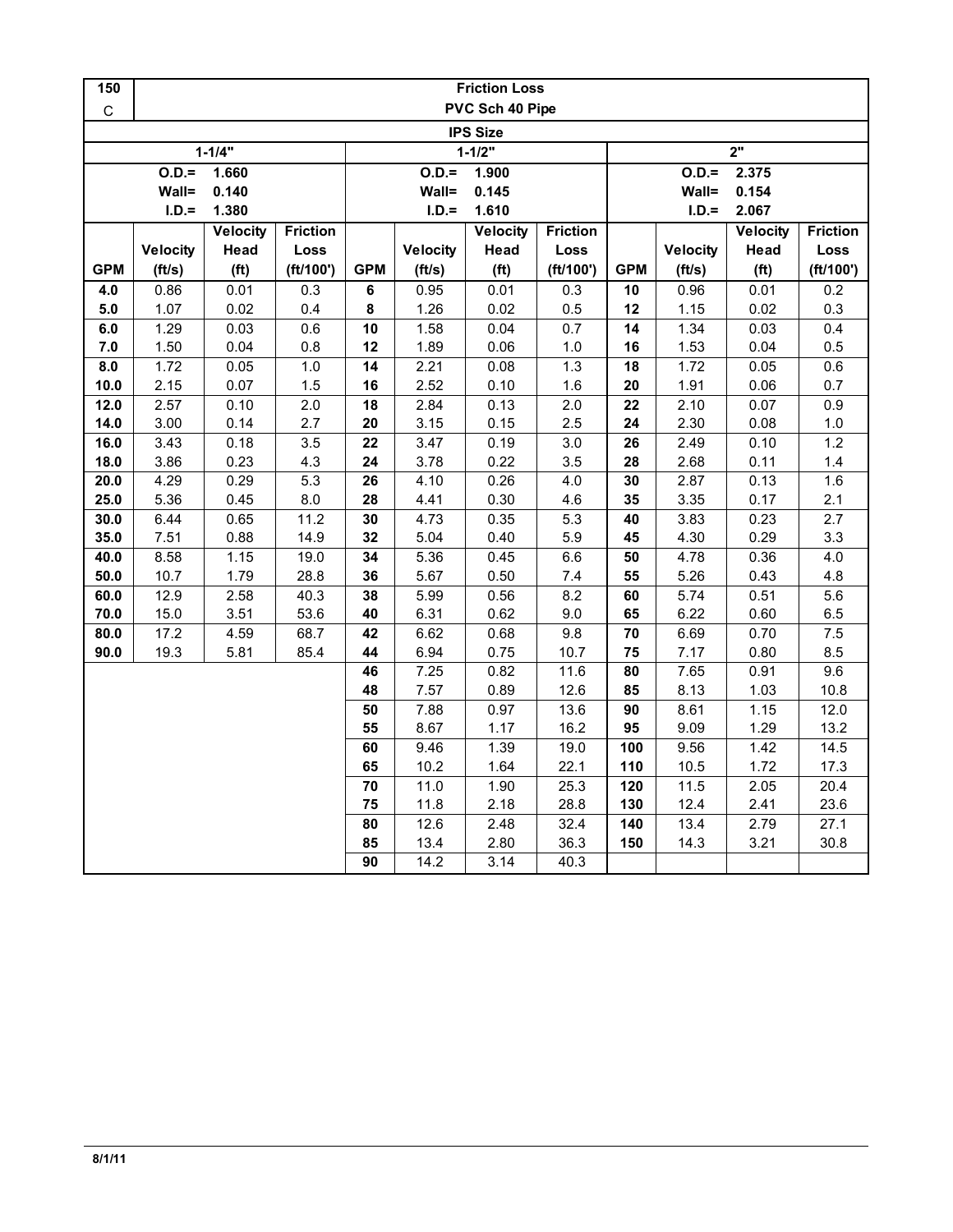| 150         | <b>Friction Loss</b> |                   |                 |            |                 |                   |                 |                |                 |                   |                 |  |
|-------------|----------------------|-------------------|-----------------|------------|-----------------|-------------------|-----------------|----------------|-----------------|-------------------|-----------------|--|
| $\mathsf C$ | PVC Sch 40 Pipe      |                   |                 |            |                 |                   |                 |                |                 |                   |                 |  |
|             |                      |                   |                 |            |                 | <b>IPS Size</b>   |                 |                |                 |                   |                 |  |
|             |                      | $2 - 1/2"$        |                 | 3"         |                 |                   |                 | 4"             |                 |                   |                 |  |
|             | $O.D.=$              | 2.875             |                 |            | $O.D. =$        | 3.500             |                 | $O.D.=$<br>4.5 |                 |                   |                 |  |
|             | Wall=<br>0.203       |                   |                 |            | Wall=           | 0.216             |                 |                | Wall=<br>0.237  |                   |                 |  |
|             | $I.D.=$              | 2.469             |                 |            | $I.D.=$         | 3.068             |                 |                | $I.D.=$         | 4.026             |                 |  |
|             |                      | <b>Velocity</b>   | <b>Friction</b> |            |                 | Velocity          | <b>Friction</b> |                |                 | <b>Velocity</b>   | <b>Friction</b> |  |
|             | <b>Velocity</b>      | Head              | Loss            |            | <b>Velocity</b> | Head              | Loss            |                | <b>Velocity</b> | Head              | Loss            |  |
| <b>GPM</b>  | (ft/s)               | (f <sup>t</sup> ) | (ft/100')       | <b>GPM</b> | (ft/s)          | (f <sup>t</sup> ) | (ft/100')       | <b>GPM</b>     | (ft/s)          | (f <sup>t</sup> ) | (ft/100')       |  |
| 20          | 1.34                 | 0.03              | 0.3             | 30         | 1.30            | 0.03              | 0.23            | 60             | 1.51            | 0.04              | 0.2             |  |
| 25          | 1.68                 | 0.04              | 0.5             | 35         | 1.52            | 0.04              | 0.30            | 80             | 2.02            | 0.06              | 0.4             |  |
| 30          | 2.01                 | 0.06              | 0.7             | 40         | 1.74            | 0.05              | 0.39            | 100            | 2.52            | 0.10              | 0.6             |  |
| 35          | 2.35                 | 0.09              | 0.9             | 45         | 1.95            | 0.06              | 0.48            | 120            | 3.03            | 0.14              | 0.8             |  |
| 40          | 2.68                 | 0.11              | 1.1             | 50         | 2.17            | 0.07              | 0.59            | 140            | 3.53            | 0.19              | $1.1$           |  |
| 45          | 3.02                 | 0.14              | 1.4             | 60         | 2.60            | 0.11              | 0.83            | 160            | 4.03            | 0.25              | $1.4$           |  |
| 50          | 3.35                 | 0.17              | 1.7             | 70         | 3.04            | 0.14              | 1.10            | 180            | 4.54            | 0.32              | 1.7             |  |
| 55          | 3.69                 | 0.21              | 2.0             | 80         | 3.47            | 0.19              | 1.41            | 200            | 5.04            | 0.40              | 2.0             |  |
| 60          | 4.02                 | 0.25              | 2.4             | 90         | 3.91            | 0.24              | 1.75            | 220            | 5.55            | 0.48              | 2.4             |  |
| 65          | 4.36                 | 0.30              | 2.8             | 100        | 4.34            | 0.29              | 2.13            | 240            | 6.05            | 0.57              | 2.9             |  |
| 70          | 4.69                 | 0.34              | 3.2             | 120        | 5.21            | 0.42              | 2.98            | 260            | 6.55            | 0.67              | 3.3             |  |
| 75          | 5.03                 | 0.39              | 3.6             | 140        | 6.08            | 0.58              | 3.97            | 280            | 7.06            | 0.78              | 3.8             |  |
| 80          | 5.36                 | 0.45              | 4.0             | 160        | 6.95            | 0.75              | 5.1             | 300            | 7.56            | 0.89              | 4.3             |  |
| 85          | 5.70                 | 0.51              | 4.5             | 180        | 7.81            | 0.95              | 6.3             | 320            | 8.07            | 1.01              | 4.9             |  |
| 90          | 6.03                 | 0.57              | 5.0             | 200        | 8.68            | 1.17              | 7.7             | 340            | 8.57            | 1.14              | 5.5             |  |
| 95          | 6.4                  | 0.63              | 5.6             | 220        | 9.55            | 1.42              | 9.2             | 360            | 9.08            | 1.28              | 6.1             |  |
| 100         | 6.7                  | 0.70              | 6.1             | 240        | 10.42           | 1.69              | 10.8            | 380            | 9.58            | 1.43              | 6.7             |  |
| 110         | 7.4                  | 0.85              | 7.3             | 260        | 11.29           | 1.98              | 12.5            | 400            | 10.1            | 1.58              | 7.4             |  |
| 120         | 8.0                  | 1.01              | 8.6             | 280        | 12.15           | 2.30              | 14.3            | 420            | 10.6            | 1.75              | 8.1             |  |
| 130         | 8.7                  | 1.18              | 10.0            | 300        | 13.02           | 2.64              | 16.3            | 460            | 11.6            | 2.09              | 9.6             |  |
| 140         | 9.4                  | 1.37              | 11.4            | 320        | 13.89           | 3.01              | 18.3            | 500            | 12.6            | 2.47              | 11.2            |  |
| 160         | 10.7                 | 1.79              | 14.6            | 340        | 14.76           | 3.39              | 20.5            | 550            | 13.9            | 2.99              | 13.3            |  |
| 180         | 12.1                 | 2.27              | 18.2            | 360        | 15.63           | 3.80              | 22.8            | 600            | 15.1            | 3.56              | 15.7            |  |
| 200         | 13.4                 | 2.80              | 22.1            | 380        | 16.50           | 4.24              | 25.2            | 650            | 16.4            | 4.18              | 18.2            |  |
| 220         | 14.7                 | 3.39              | 26.4            | 400        | 17.36           | 4.70              | 27.7            | 700            | 17.6            | 4.85              | 20.8            |  |
| 240         | 16.1                 | 4.03              | 31.0            | 420        | 18.2            | 5.18              | 30.4            | 750            | 18.9            | 5.57              | 23.7            |  |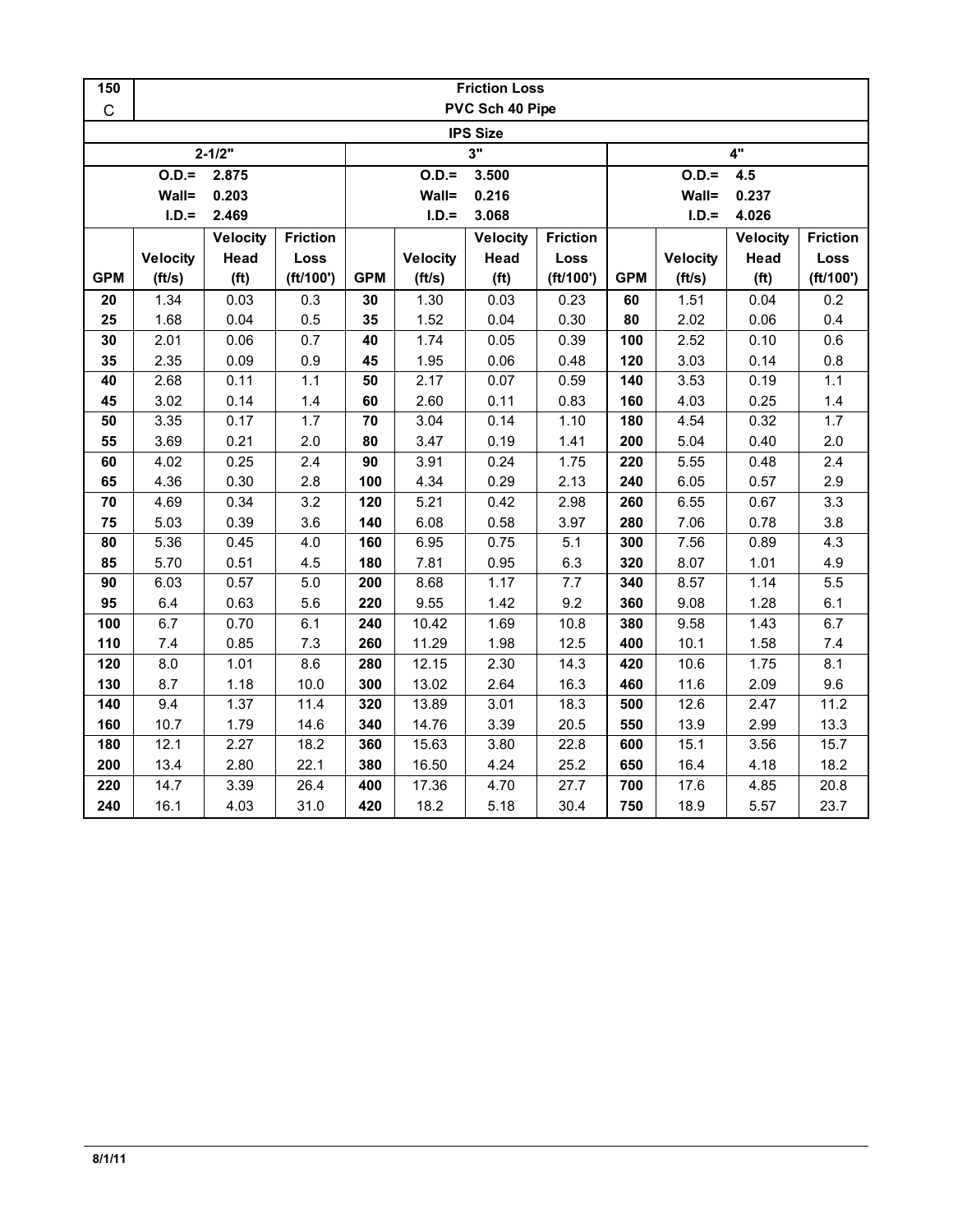| 150         | <b>Friction Loss</b> |                   |                 |            |                 |                   |                 |                  |                 |                   |                 |  |
|-------------|----------------------|-------------------|-----------------|------------|-----------------|-------------------|-----------------|------------------|-----------------|-------------------|-----------------|--|
| $\mathsf C$ |                      |                   |                 |            |                 | PVC Sch 40 Pipe   |                 |                  |                 |                   |                 |  |
|             |                      |                   |                 |            |                 | <b>IPS Size</b>   |                 |                  |                 |                   |                 |  |
|             |                      | 5"                |                 |            |                 | $\overline{6"}$   |                 | 8"               |                 |                   |                 |  |
|             | $O.D.=$              | 5.563             |                 |            | $O.D.=$         | 6.625             |                 | $O.D.=$<br>8.625 |                 |                   |                 |  |
|             | Wall=                | 0.258             |                 |            | Wall=           | 0.280             |                 |                  | Wall=           | 0.322             |                 |  |
|             | $I.D.=$              | 5.047             |                 |            | $I.D.=$         | 6.065             |                 |                  | $I.D.=$         | 7.981             |                 |  |
|             |                      | <b>Velocity</b>   | <b>Friction</b> |            |                 | <b>Velocity</b>   | <b>Friction</b> |                  |                 | <b>Velocity</b>   | <b>Friction</b> |  |
|             | <b>Velocity</b>      | Head              | Loss            |            | <b>Velocity</b> | Head              | Loss            |                  | <b>Velocity</b> | Head              | Loss            |  |
| <b>GPM</b>  | (ft/s)               | (f <sup>t</sup> ) | (ft/100')       | <b>GPM</b> | (ft/s)          | (f <sup>t</sup> ) | (ft/100')       | <b>GPM</b>       | (ft/s)          | (f <sup>t</sup> ) | (ft/100')       |  |
| 100         | 1.60                 | 0.04              | 0.2             | 200        | 2.22            | 0.08              | 0.28            | 400              | 2.57            | 0.10              | 0.3             |  |
| 120         | 1.92                 | 0.06              | 0.3             | 250        | 2.78            | 0.12              | 0.42            | 450              | 2.89            | 0.13              | 0.3             |  |
| 160         | 2.57                 | 0.10              | 0.5             | 300        | 3.33            | 0.17              | 0.59            | 500              | 3.21            | 0.16              | 0.4             |  |
| 200         | 3.21                 | 0.16              | 0.7             | 350        | 3.89            | 0.24              | 0.79            | 550              | 3.53            | 0.19              | 0.5             |  |
| 250         | 4.01                 | 0.25              | 1.0             | 400        | 4.44            | 0.31              | 1.01            | 600              | 3.85            | 0.23              | 0.6             |  |
| 300         | 4.81                 | 0.36              | 1.4             | 450        | 5.00            | 0.39              | 1.25            | 650              | 4.17            | 0.27              | 0.7             |  |
| 350         | 5.61                 | 0.49              | 1.9             | 500        | 5.55            | 0.48              | 1.52            | 700              | 4.49            | 0.31              | 0.7             |  |
| 400         | 6.42                 | 0.64              | 2.5             | 550        | 6.11            | 0.58              | 1.82            | 750              | 4.81            | 0.36              | 0.8             |  |
| 450         | 7.22                 | 0.81              | 3.1             | 600        | 6.66            | 0.69              | 2.13            | 800              | 5.13            | 0.41              | $1.0$           |  |
| 500         | 8.02                 | 1.00              | 3.7             | 650        | 7.22            | 0.81              | 2.47            | 900              | 5.77            | 0.52              | 1.2             |  |
| 550         | 8.82                 | 1.21              | 4.4             | 700        | 7.78            | 0.94              | 2.84            | 1000             | 6.41            | 0.64              | 1.4             |  |
| 600         | 9.62                 | 1.44              | 5.2             | 750        | 8.33            | 1.08              | 3.22            | 1100             | 7.06            | 0.78              | 1.7             |  |
| 650         | 10.43                | 1.69              | $6.0\,$         | 800        | 8.89            | 1.23              | 3.6             | 1200             | 7.70            | 0.92              | 2.0             |  |
| 700         | 11.23                | 1.96              | 6.9             | 850        | 9.44            | 1.39              | 4.1             | 1300             | 8.34            | 1.08              | $2.3\,$         |  |
| 750         | 12.03                | 2.25              | $7.9$           | 900        | 10.0            | 1.56              | 4.5             | 1400             | 8.98            | 1.26              | 2.7             |  |
| 800         | 12.8                 | 2.57              | 8.9             | 950        | 10.6            | 1.73              | 5.0             | 1500             | 9.62            | 1.44              | 3.1             |  |
| 850         | 13.6                 | 2.90              | 9.9             | 1000       | 11.1            | 1.92              | 5.5             | 1600             | 10.26           | 1.64              | 3.4             |  |
| 900         | 14.4                 | 3.25              | 11.1            | 1100       | 12.2            | 2.33              | 6.6             | 1800             | 11.5            | 2.08              | 4.3             |  |
| 950         | 15.2                 | 3.62              | 12.2            | 1200       | 13.3            | 2.77              | 7.7             | 2000             | 12.8            | 2.56              | 5.2             |  |
| 1000        | 16.0                 | 4.01              | 13.4            | 1300       | 14.4            | 3.25              | 8.9             | 2200             | 14.1            | 3.10              | 6.2             |  |
| 1100        | 17.6                 | 4.85              | 16.0            | 1400       | 15.6            | 3.77              | 10.2            | 2400             | 15.4            | 3.69              | 7.3             |  |
| 1200        | 19.2                 | 5.77              | 18.8            | 1600       | 17.8            | 4.92              | 13.1            | 2600             | 16.7            | 4.33              | 8.5             |  |
| 1300        | 20.9                 | 6.77              | 21.8            | 1800       | 20.0            | 6.23              | 16.3            | 2800             | 18.0            | 5.03              | 9.7             |  |
| 1400        | 22.5                 | 7.86              | 25.0            | 2000       | 22.2            | 7.69              | 19.8            | 3000             | 19.2            | 5.77              | 11.1            |  |
| 1500        | 24.1                 | 9.02              | 28.5            | 2200       | 24.4            | 9.30              | 23.7            | 3500             | 22.5            | 7.85              | 14.7            |  |
| 1600        | 25.7                 | 10.26             | 32.1            | 2400       | 26.7            | 11.07             | 27.8            | 4000             | 25.7            | 10.26             | 18.8            |  |